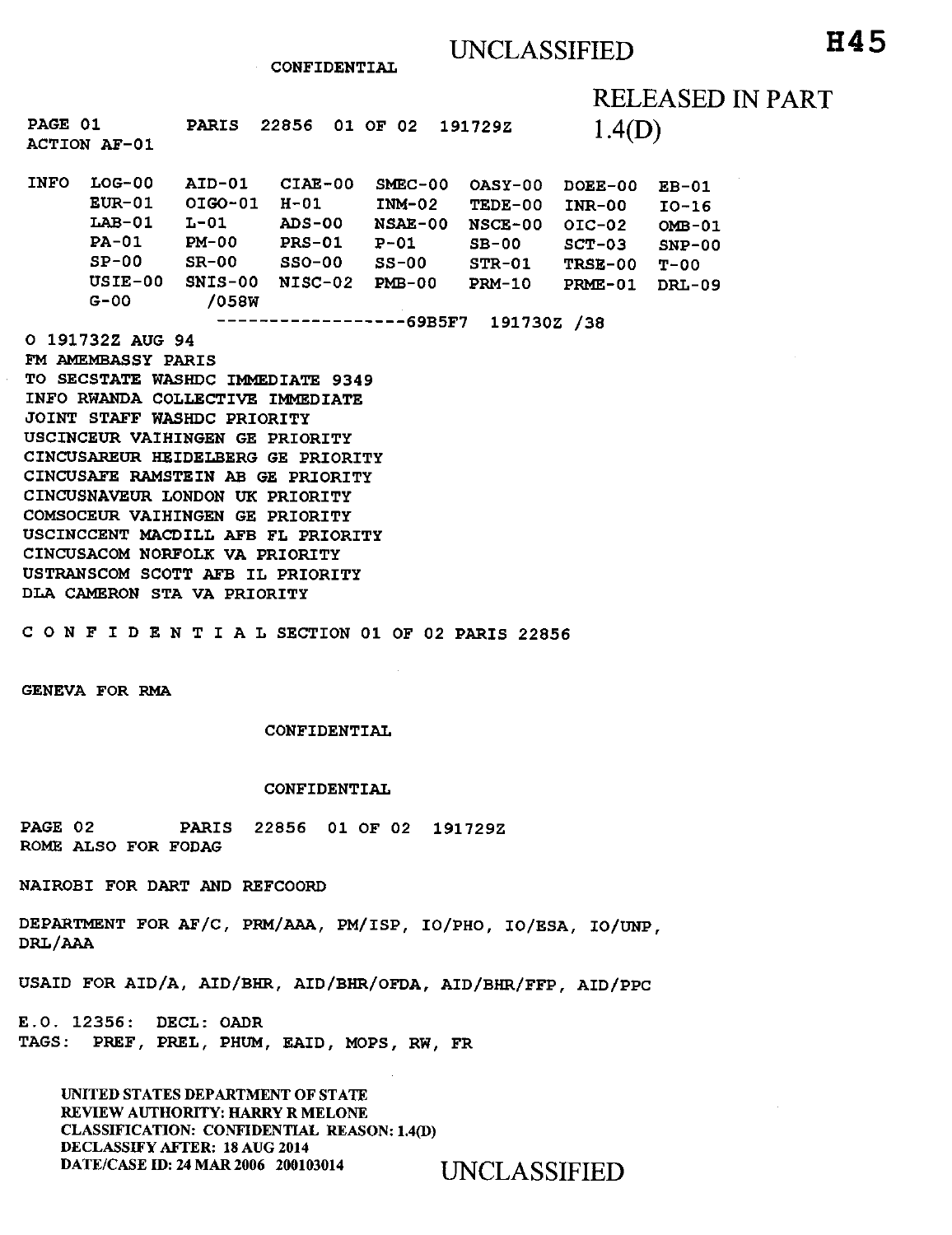### **LASSIFIED SUBJECT: RWANDA: FRENCH PULLOUT FROM HUMANITARIAN ZONE REMAINS ON TRACK**

**1. CONFIDENTIAL - ENTIRE TEXT.** 

**2. SUMMARY: SENIOR QUAI AND ELYSEE CONTACTS CONFIRM THAT THE GOF WITHDRAWAL FROM THE HUMANITARIAN ZONE REMAINS ON TRACK FOR AUGUST 21. REACTED COOLLY TO THE SUGGESTION OF A GOF STATEMENT INDICATING THERE IS NO REASON FOR RWANDANS TO LEAVE THE ZONE, SAYING THAT SUCH A STATEMENT IS FOR THE RWANDAN GOVERNMENT TO MAKE;' NOTED THAT THE FRENCH MILITARY HAD REPEATEDLY REASSURED THE LOCAL POPULATION. ON A HOPEFUL NOTE, BOTH POINTED OUT THAT THE TRANSFER OF ZONE CONTROL TO OTHER FORCES HAS NOT**  QUICKENED THE EXODUS. **I URGED THAT U.S. FORCES NOT PULL OUT FROM GOMA IN SEPTEMBER, AS HAS BEEN RUMORED IN GENEVA. END SUMMARY.** 

**CONFIDENTIAL** 

### **CONFIDENTIAL**

**PAGE 03 PARIS 22856 01 OF 02 191729Z DEJAMMET: HAD KIGALI'S ATTITUDE BEEN DIFFERENT . . .**  -------------

**3. DCM CALLED ON1 TO DISCUSS RWANDA AND OTHER ISSUES. UNDERSCORED THAT THE GOF HAD TAKEN A FIRM DECISION TO LEAVE RWANDA, ADDING THAT FOREIGN MINISTER JUPPE WOULD MAKE A STATEMENT TO THAT EFFECT ON TELEVISION LATER IN**  THE EVENING. **THE EVENING.** ACKNOWLEDGED THAT THE RPF'S **NEGATIVE ATTITUDE ABOUT THE FRENCH PRESENCE HAD BEEN A DECISIVE FACTOR IN THE FRENCH DECISION; HE SAID THERE IS NO CHANCE THE FRENCH WILL STAY IN THE FACE OF RPF OPPOSITION.** 

**4. WAS COOL TO DCM'S SUGGESTION OF A FRENCH STATEMENT TELLING THE RWANDANS THERE IS NO JUSTIFICATION FOR LEAVING THE ZONE FOR BUKAVU. THE FRENCH WERE OF COURSE NOT ENCOURAGING RWANDANS TO LEAVE THE ZONE, HE SAID, BUT FRANCE COULD NOT WITH HONESTY SAY THE ZONE WILL REMAIN SAFE. IN ANY CASE, HE ADDED, SUCH STATEMENTS ARE THE RESPONSIBILITY OF THE RWANDAN GOVERNMENT.** 

**5. HAD KIGALI'S ATTITUDE TOWARD A FRENCH PRESENCE BEEN** 

UNCLASSIFIED

1.4(D)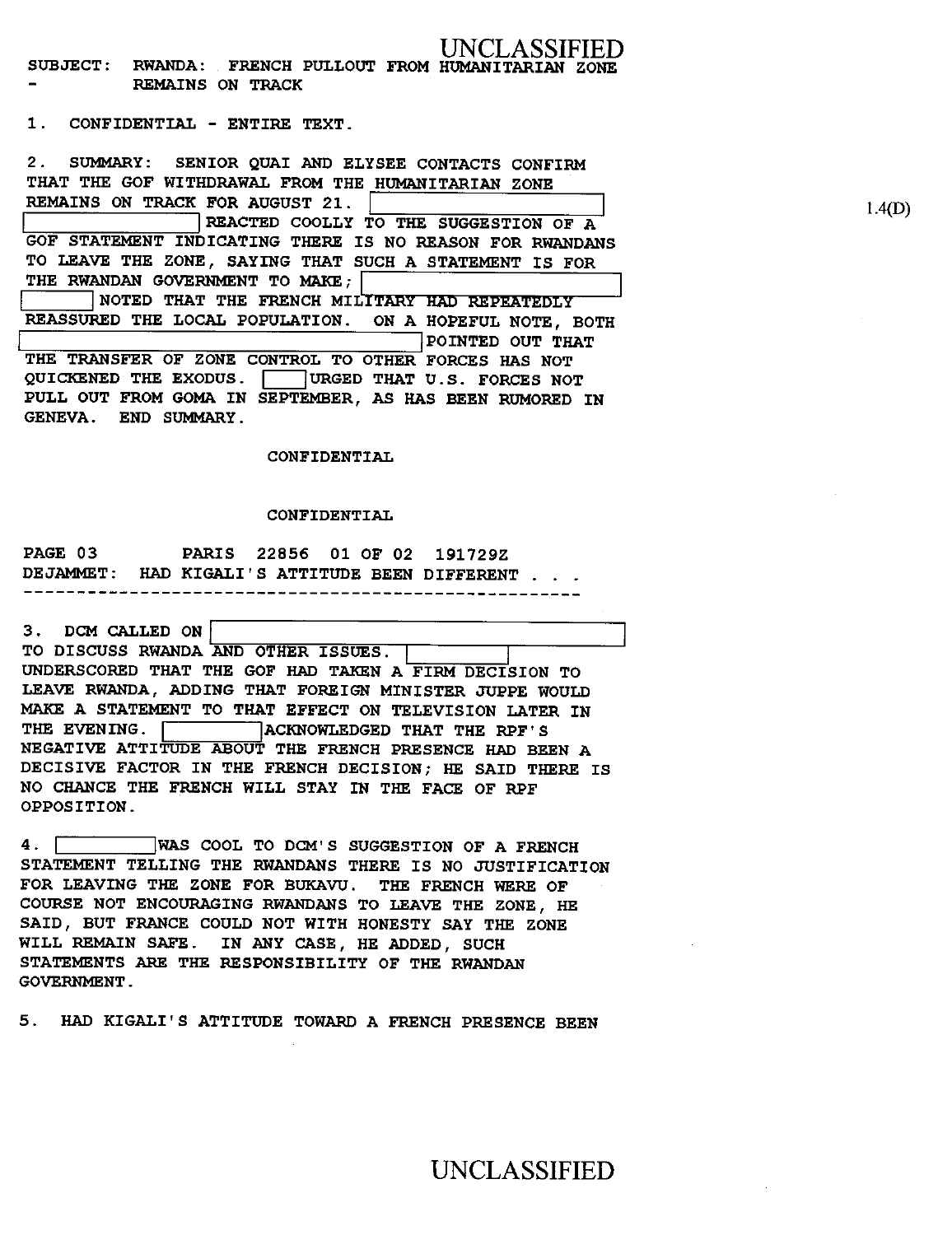| UNCLASSIFIED                                            |
|---------------------------------------------------------|
| DIFFERENT.<br>THE FRENCH MIGHT HAVE PUT                 |
| OFF THEIR DEPARTURE FOR A FEW DAYS OR A WEEK TO ENSURE  |
| AN ORDERLY TRANSITION. BUT EVEN THIS WAS NOT COMPLETELY |
| SURE: JUPPE HAD GONE OUT ON A LIMB IN LAUNCHING         |
| OPERATION TURQUOISE; THOUGH THE RISK HAD PAID OFF, HE   |
| HAD RECOGNIZED FROM THE OUTSET THAT SUCCESS COULD BE    |
| ASSURED ONLY WERE THE OPERATION KEPT SHORT.             |
| CONFIDENTIAL                                            |

## **CONFIDENTIAL**

**PAGE 04 PARIS 22856 01 OF 02 191729Z** 

**WITHDRAWAL IS FIRM**  $1.4(D)$ 

SEPARATELY WITH **6. WE ALSO DISCUSSED GOF RWANDAN CONTINGENCY PLANNING** 

**I BOTH REITERATED FORCEFULLY THAT FRENCH TROOPS WILL LEAVE THE HUMANITARIAN ZONE BY MIDDAY AUGUST 21, WHEN FRANCE'S UN MANDATE EXPIRES.** 

**CONFIDENTIAL** 

*NNNN* 

**CONFIDENTIAL** 

**PAGE 01 PARIS 22856 02 OF 02 191730Z ACTION AF-01** 

**INFO LOG-00 AID-01 CIAE-00 SMEC-00 OASY-00 DOEE-00 EB-01 EUR-01 OIGO-01 H-01 INM-02 TEDE-00 INR-00 10-16 LAB-01 L-01 ADS-00 NSAE-00 NSCE-00 01C-02 OMB-01 PA-01 PM-00 PRS-01 P-01 SB-00 SCT-03 SNP-00 SP-00 SR-00 SSO-00 SS-00 STR-01 TRSE-00 T-00 USIE-00 SNIS-00 NISC-02 PMB-00 PRM-10 PRME-01 DRL-09 G-00 /058W** 

UNCLASSIFIED

jJ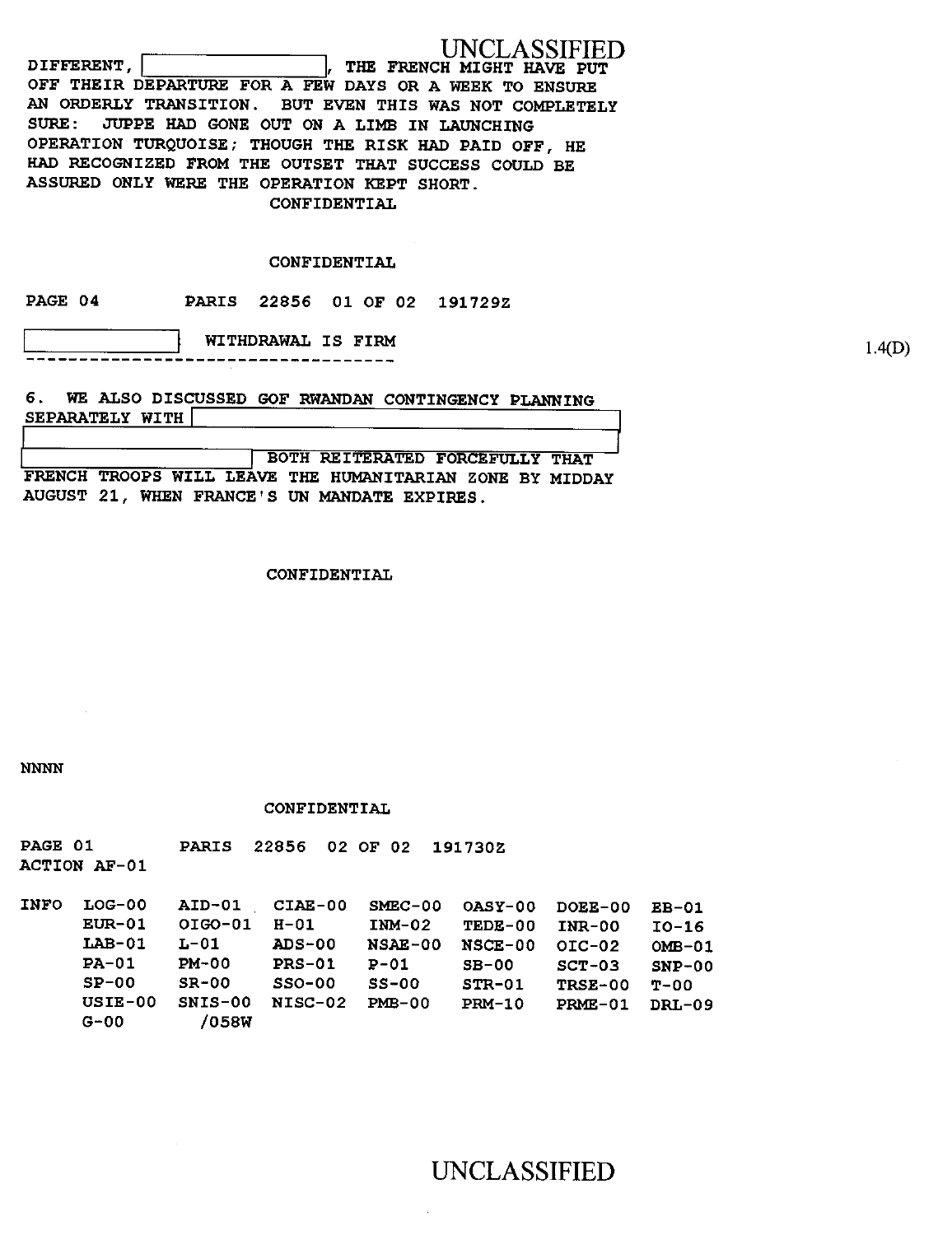**O 191732Z AUG 94 FM AMEMBASSY PARIS TO SECSTATE WASHDC IMMEDIATE 9350 INFO RWANDA COLLECTIVE IMMEDIATE JOINT STAFF WASHDC PRIORITY USCINCEUR VAIHINGEN GE PRIORITY CINCUSAREUR HEIDELBERG GE PRIORITY CINCUSAFE RAMSTEIN AB GE PRIORITY CINCUSNAVEUR LONDON UK PRIORITY COMSOCEUR VAIHINGEN GE PRIORITY USCINCCENT MACDILL AFB FL PRIORITY CINCUSACOM NORFOLK VA PRIORITY USTRANSCOM SCOTT AFB IL PRIORITY DLA CAMERON STA VA PRIORITY** 

**CONFIDENTIALSECTION 02 OF 02 PARIS 22856** 

**GENEVA FOR RMA** 

#### **CONFIDENTIAL**

#### **CONFIDENTIAL**

**PAGE 02 PARIS 22856 02 OF 02 191730Z ROME ALSO FOR FODAG** 

**NAIROBI FOR DART AND REFCOORD** 

**DEPARTMENT FOR AF/C, PRM/AAA,** 8m/18P, IO/PHO, zo/z8A, **IO/UNP, DRL/AAA** 

**USAID FOR AID/A, AID/BHR, AID/BHR/OFDA, AID/BHR/FFP, AID/PPC** 

**E.O. 12356: DECL: OADR TAGS: PREF, PREL, PHUM, EAID, MOPS, RW, FR SUBJECT: RWANDA: FRENCH PULLOUT FROM HUMANITARIAN ZONE REMAINS ON TRACK** 

**7. I I STRESSED THAT THE GOF HAD BEEN WILLING TO CONSIDER A LIMITED EXTENSION SHOULD UNAMIR TROOPS NOT BE IN PLACE, BUT ONLY IF THE NECESSARY PRECONDITIONS -- KIGALI'S AGREEMENT AND AN EXTENDED UN MANDATE -- WERE MET. UNFORTUNATELY, HE SAID, THE RPF HAS MADE IT CLEAR**  THAT FRENCH FORCES ARE NOT WELCOME AFTER AUGUST 21. **ADDED THAT FRANCE HAD REPEATEDLY CONTACTED THE GOR IN RECENT DAYS, PARTICULARLY IN CONNECTION WITH THIS WEEK'S VISIT TO THE ZONE BY GOR OFFICIALS, BUT THAT THE** 

1.4(D)

# UNCLASSIFIED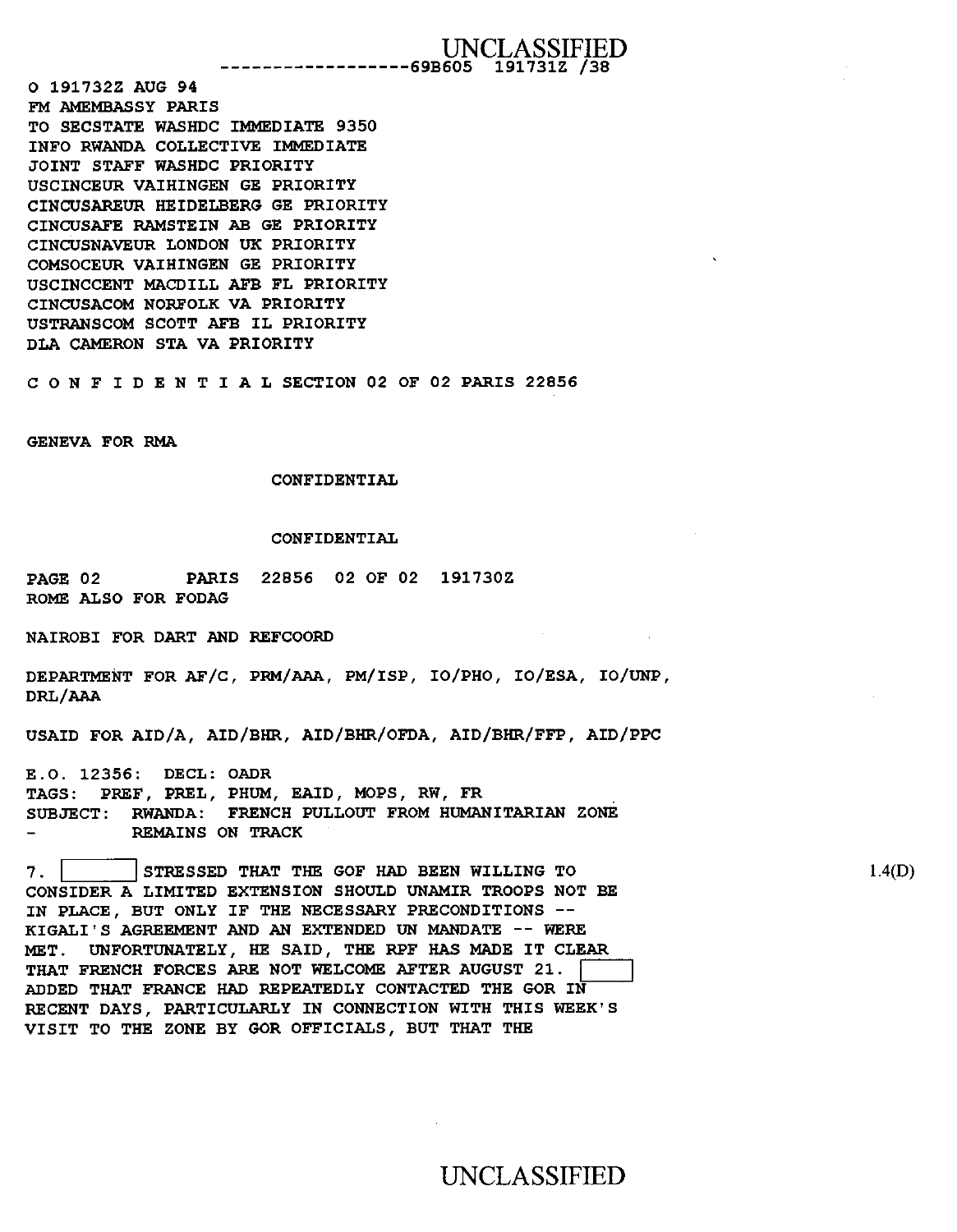**RWANDANS WERE NOT AMENABLE TO MODIFYING THE WITHDRAWAL**  SCHEDULE. BOTH **100 UNDERSCORED** THAT THE **GOR'S ATTITUDE MADE IT IMPOSSIBLE FOR FRENCH FORCES TO REMAIN, EVEN SHOULD A MASS EXODUS FROM THE ZONE ENSUE.** 

### **TRANSFERRING AUTHORITY**

----------------------

**CONFIDENTIAL** 

## **CONFIDENTIAL**

**PAGE03 PARIS 22856 02 OF 02 191730Z 8.** SAID THAT, GIVEN THE INABILITY OF SGSR KHAN, THE **USG OR OTHERS TO CONVINCE KAGAME TO RELENT, THE UN IS NO LONGER PUSHING THE** GOF **TO EXTEND ITS PRESENCE. TOOK A MORE POSITIVE TACK, SAYING THAT THE GOF HAD BEEN REASSURED BY KHAN'S AVOWALS THAT UNAMIR IS READY TO TAKE OVER THE PROTECTING ROLE IN THE ZONE AND THAT THERE HAD BEEN FEWER DEPARTURES TO DATE THAN THE GOF HAD FEARED. FRENCH MILITARY IN THE FIELD HAD FREQUENTLY MADE PUBLIC STATEMENTS TO REASSURE THE LOCAL POPULATION; THE QUAI FEELS IT HAS DONE ALL THAT IT CAN TO STABILIZE THE SITUATION, HE CONCLUDED.** 

**9. BOTH 1UNDERSCORED THAT THE TRANSFER TO GHANAIAN FORCES IN THE NORTHERN PART OF THE ZONE TWO WEEKS AGO HAD NOT CAUSED AN OUTPOURING OF RWANDANS, NOR HAD THE MORE RECENT HANDOVER TO FRANCOPHONE AFRICAN UNITS IN THE KIBUYE AREA. THE FIRST ETHIOPIANS ALREADY ARE IN PLACE IN THE CYANGUGU SECTOR, HE SAID; THE GOF ANTICIPATES THAT THE TRANSFER IN THE SOUTHERN SECTOR WILL BE COMPLETED BY AUGUST 20. FRANCE WILL LEAVE 500 TROOPS IN THE GOMA AREA AFTER IT PULLS OUT FROM THE ZONE, BUT GOF OFFICIALS HAVE REVISED THEIR PLANNING AND WILL NOT HAVE A UNIT IN THE BUKAVU AREA. FRENCH FORCES WILL CONTINUE THEIR HUMANITARIAN WORK AND WILL PROVIDE LOGISTICAL SUPPORT TO THE FRANCOPHONE UNITS, WHICH WILL COME TO GOMA FOR SUPPLIES.** 

#### **IS A U.S. PULLOUT IMPENDING?**

10. **SAID HE UNDERSTANDS FROM UNHCR/GENEVA THAT CONFIDENTIAL** 

**CONFIDENTIAL** 

1.4(D)

# UNCLASSIFIED